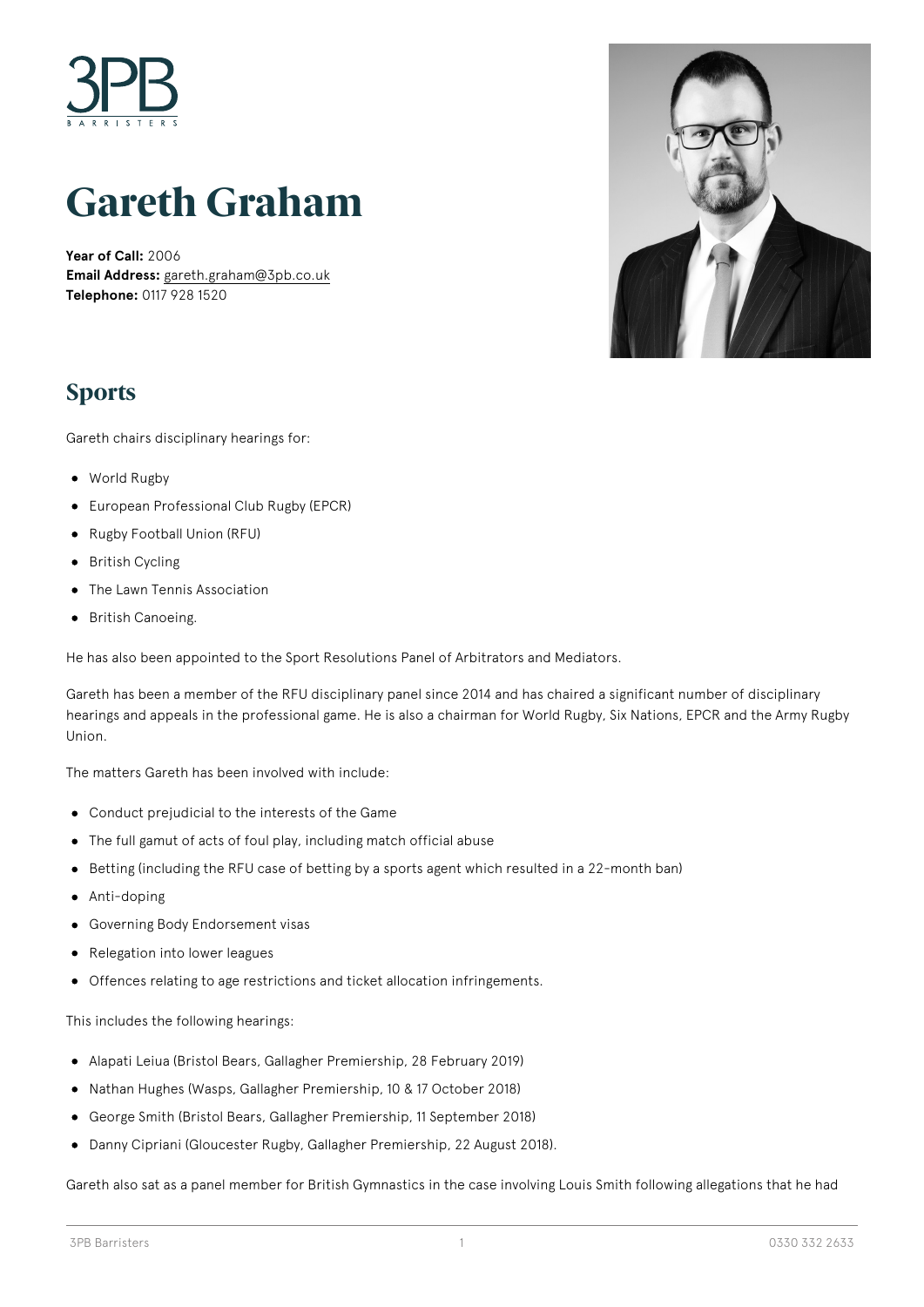acted in breach of British Gymnastics' standard of conduct.

He recently completed a formal review of an investigation into various allegations (including safeguarding issues) on behalf of a British Olympic organisation and a wide-ranging investigation over a period of four months into allegations of abuse, bullying, harassment and discrimination against a coach within a British Olympic organisation.

### **Recommendations**

"engaging and candid."

**Honourable Mr Justice Langstaff, former President of the EAT**, reported case of Vodafone Ltd v Miss A Nicholson UKEAT/0605/12/SM.

Gareth Graham is highly experienced in discrimination law and unfair dismissal. He is widely respected for his strategic approach to complex cases. He acts for NHS trusts across the country as well as a number of high-profile private employers. He has notable expertise in discrimination claims and whistle-blowing.

Strengths: "He is an excellent barrister who is very good with clients and he knows how to manage the client's expectations in a friendly and personable way. He is very good at putting himself in the client's shoes rather than just dealing with the legal issues." "He is very pragmatic and personable, he is very good at building relationships with clients and he can inspire confidence. He is not afraid to tell you what his view is rather than sitting on the fence."

Recent work: Successfully defended BAE Systems in a claims of disability and sex discrimination, whistle-blowing and unfair dismissal. The claims were withdrawn following cross-examination.

#### **Chambers UK 2022**/Employment/Western Bar

Strengths: "He is straightforward, no-nonsense, quick to respond and very bright. Clients love him." Recent work: Successfully represented the respondent, Babcock International Group, in a claim for age discrimination and unfair dismissal.

#### **Chambers UK 2021**/Employment/Western Bar

Strengths: "Gareth is very hands-on and approachable, and provides excellent commercial advice." Recent work: Defended the Co-operative Group against claims of race discrimination, victimisation and unfair dismissal. The case generated a number of appeals in the Employment Appeal Tribunal and Court of Appeal.

### **Chambers UK 2020**/Employment/Western Bar

"He's very robust, very thorough and good with clients and witnesses." "He's very easy to work with and really responsive. He's a good team player and helps to deliver training to give us a team approach." Recent work: Defended The Co-operative Group against three claims for race discrimination, victimisation, and disability discrimination. The respondent was successful and awarded almost £20,000 in costs.

#### **Chambers UK 2019**/Employment/Western Bar

Strengths: "He thinks strategically about his cases and can absorb large amounts of information."

#### **Chambers UK 2018**/Employment/Western Bar

Strengths: "As well as being technically competent on legal issues, he is also able to demonstrate a good understanding of a client's business and its commercial drivers."'

### Chambers UK 2017/Employment/Western Bar

'Has represented high-profile employers and employees in Tribunal cases nationwide, and also acted for students in university disciplinary hearings and employees in professional internal disciplinary issues.

Strengths: "He's well regarded, thorough and client-friendly." "He gets the points across quickly and he's good at crossexamination."'